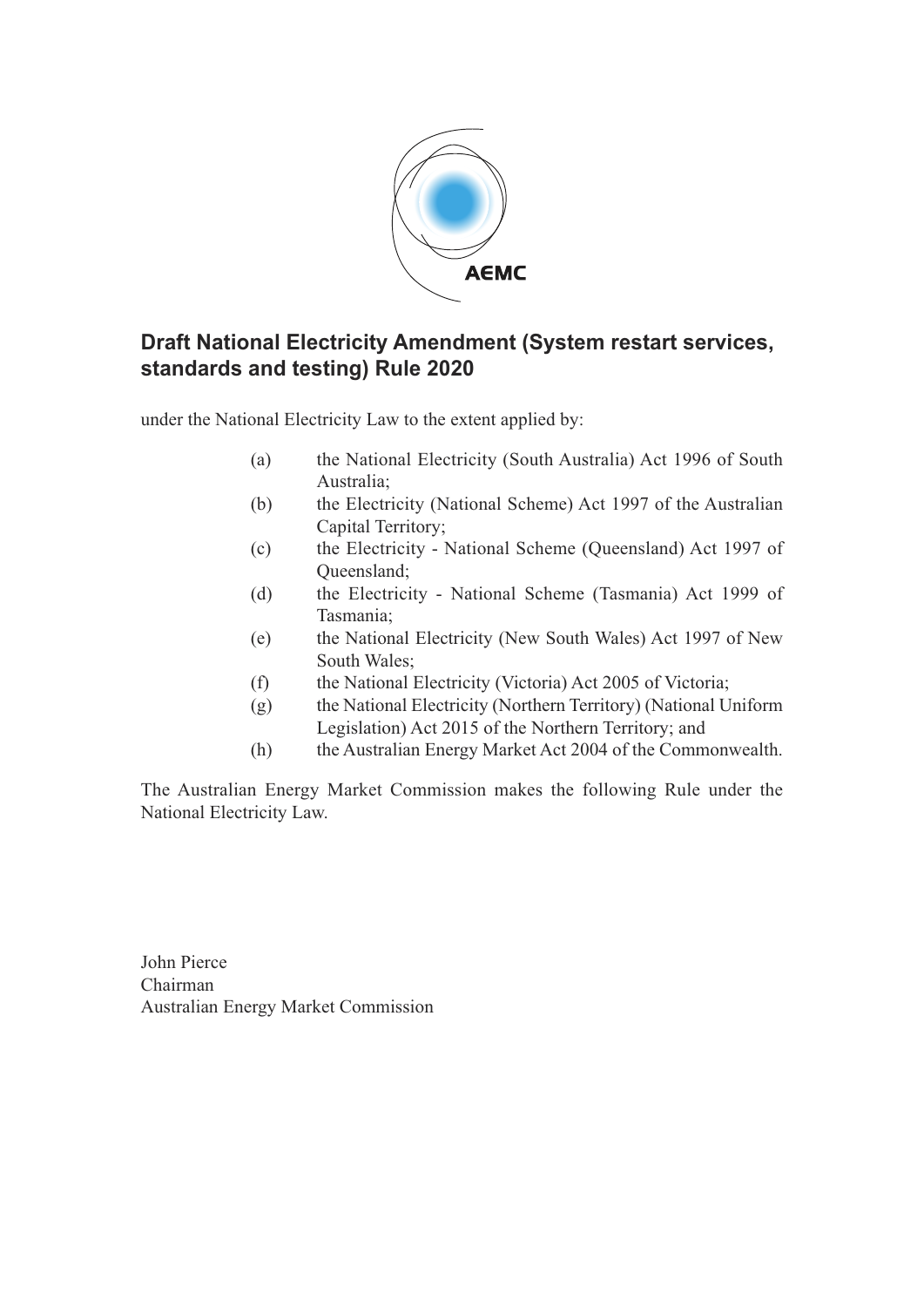## **Draft National Electricity Amendment (System restart services, standards and testing) Rule 2020**

## **1 Title of Rule**

This Rule is the *Draft National Electricity Amendment (System restart services, standards and testing) Rule 2020.*

## **2 Commencement**

Schedule 1 of this Rule commences operation on 1 October 2020. Schedule 2 of this Rule commences operation on [2 April 2020].

## **3 Amendment to the National Electricity Rules**

<span id="page-1-0"></span>The National Electricity Rules are amended as set out in [Schedule 1.](#page-2-0)

## **4 Savings and Transitional Amendment to the National Electricity Rules**

<span id="page-1-1"></span>The National Electricity Rules are amended as set out in [Schedule 2.](#page-10-0)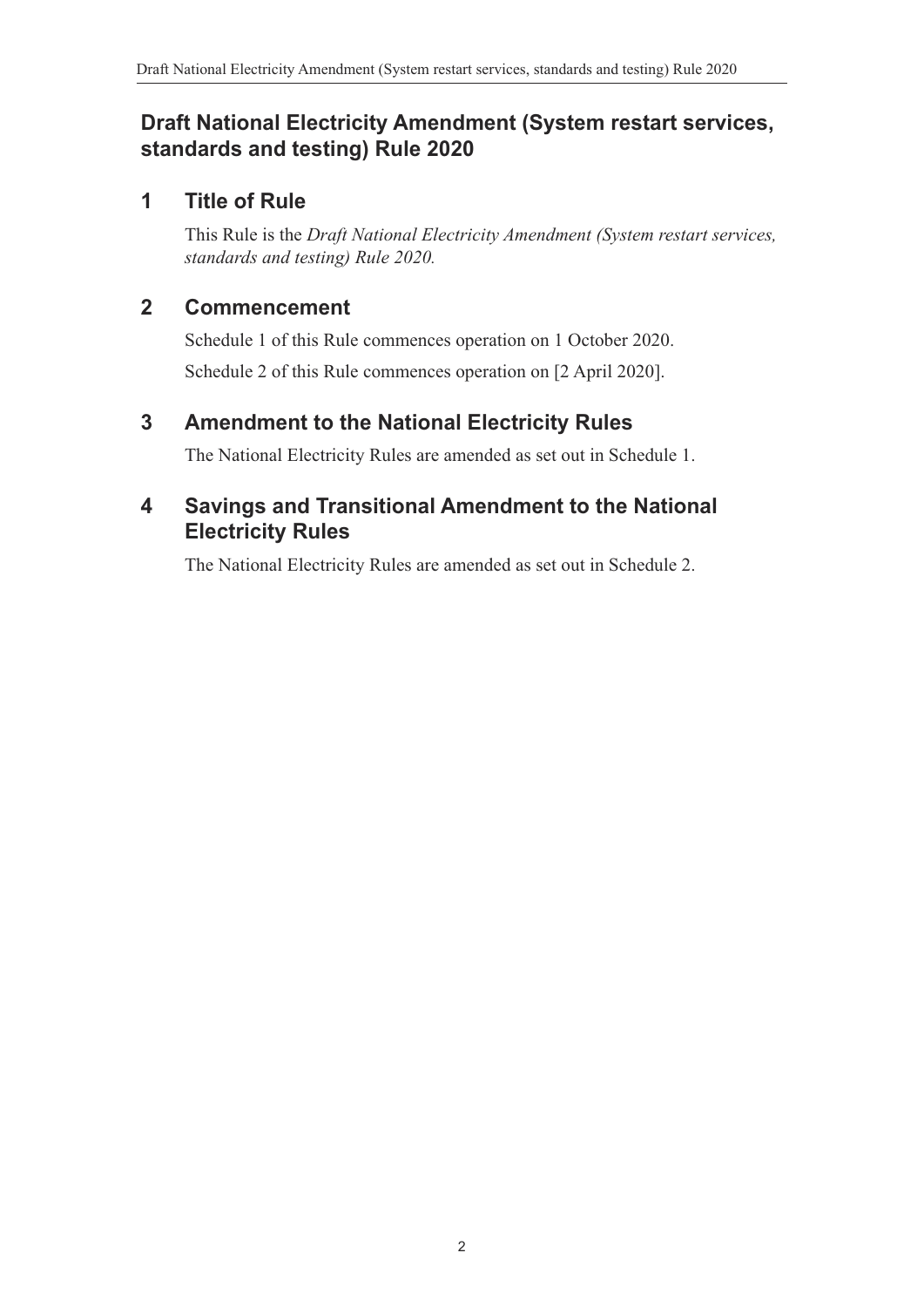# **Schedule 1 Amendment to the National Electricity Rules**

<span id="page-2-0"></span>[\(Clause 3\)](#page-1-0)

## **[1] Clause 3.11.7 Guidelines and objectives for acquisition of system restart ancillary services by AEMO**

In clause 3.11.7(a1), after "lowest" insert "overall".

## **[2] Clause 3.11.7 Guidelines and objectives for acquisition of system restart ancillary services by AEMO**

In clause 3.11.7(c), after "lowest" insert "overall".

# **[3] Clause 3.11.7 Guidelines and objectives for acquisition of system restart ancillary services by AEMO**

After clause 3.11.7(d)(3), insert a new clause 3.11.7(d)(3A):

(3A) guidance to *Registered Participants* on the frequency with which testing under clause 4.3.6 is likely to occur and the factors influencing a decision of *AEMO* to conduct a test under clause 4.3.6(a), including (but not limited to) the types of conditions or changes in the *power system* which could necessitate a test;

## **[4] Clause 3.11.7 Guidelines and objectives for acquisition of system restart ancillary services by AEMO**

After clause 3.11.7(d)(4), insert a new clause 3.11.7(d)(4A):

(4A) a process for assessing whether the arrangements used in the testing of *system restart ancillary services* are consistent with those planned to be used in the deployment of *system restart ancillary services* following a *major supply disruption* and assessing the impact of any inconsistencies;

# **[5] Clause 4.3.1 Responsibility of AEMO for power system security**

After clause 4.3.1(pa), insert a new clause 4.3.1(paa):

(paa) to manage and coordinate any activities reasonably required to prepare for and implement an effective response to a *major supply disruption*. Such activities include (but are not limited to):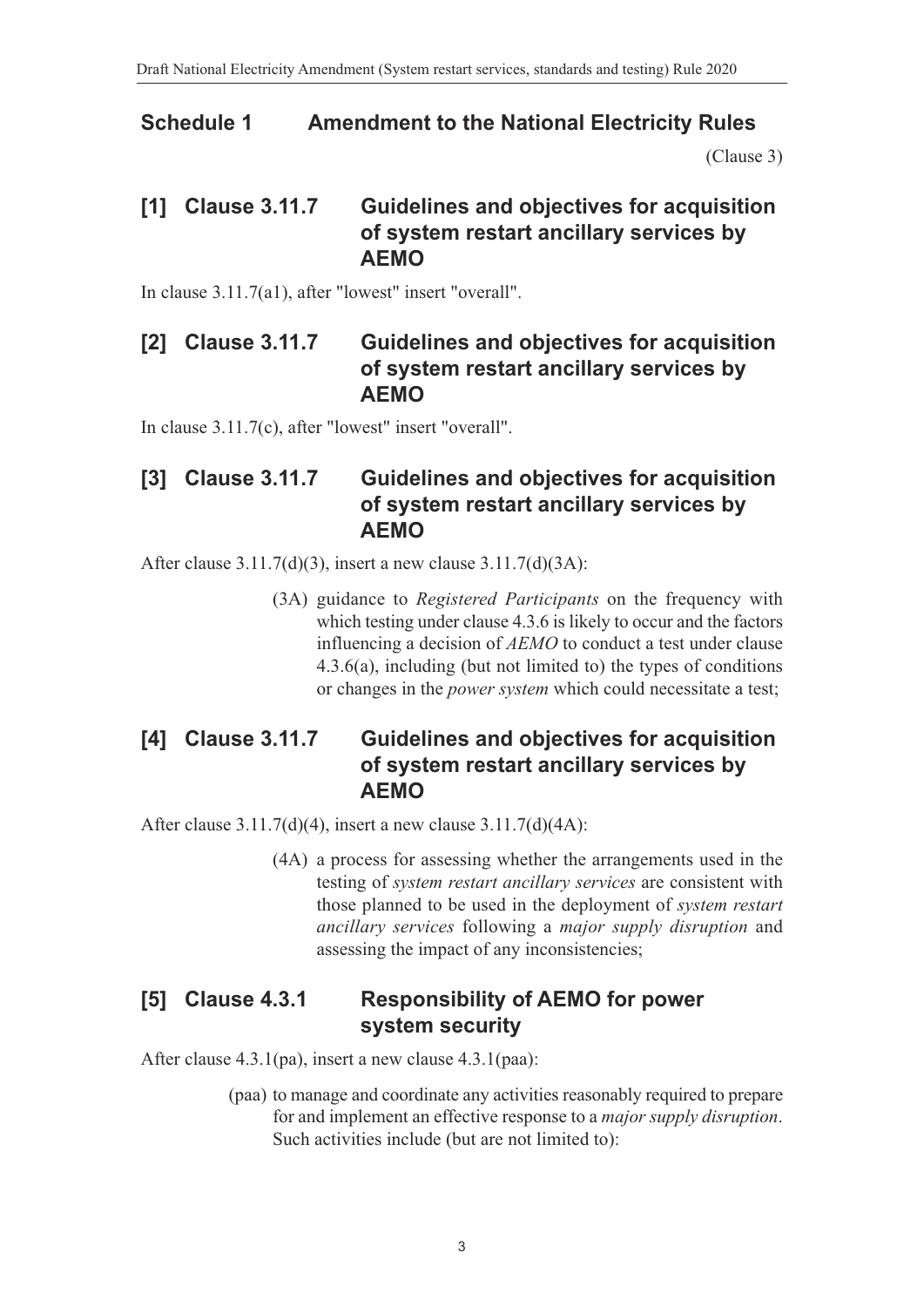- (1) overseeing the testing of *system restart ancillary services* or any other equipment or process *AEMO* reasonably requires to be tested; and
- (2) managing and coordinating the effective restoration of *supply*, including the development of *system restart ancillary services*;

## **[6] Clause 4.3.4 Network Service Providers**

After clause 4.3.4(a), insert a new clause 4.3.4(a1):

- (a1) Each *Network Service Provider* must:
	- (1) participate in and facilitate testing of *system restart ancillary services*;
	- (2) comply with the *SRAS Guideline*; and
	- (3) take all reasonable steps to facilitate the effective deployment of *system restart ancillary services*.

# **[7] Clause 4.3.6 System restart test obligations**

After clause 4.3.5, insert a new clause 4.3.6:

## **4.3.6 System restart test obligations**

#### **Test program**

- (a) At least once every 3 years, *AEMO* must undertake a test for each *electrical sub-network* to verify whether the *system restart plan* as it relates to that *electrical sub-network* is likely to be consistent with the achievement of the *system restart standard* or the *AEMO power system security responsibilities* for that *electrical sub-network*. *AEMO* must notify the relevant *Transmission Network Service Provider* of its intention to undertake a test in respect of that *electrical subnetwork*.
- (b) If a *Transmission Network Service Provider* receives a notice under paragraph (a), it must within 10 *business days* notify *AEMO* of any *Registered Participant* in respect of *plant* connected to its *network* that is required to participate in the test in accordance with the relevant procedures developed under clause 4.8.12(j).
- (c) *AEMO* must consult with the *Transmission Network Service Provider* and the *Registered Participants* notified under paragraph (b) on the timing and scope of the test and consider any submissions when preparing the *test program*.
- (d) After consulting with the relevant *Transmission Network Service Provider* and *Registered Participants* under paragraph (c), *AEMO* may prepare the *test program* for the test and provide that *test program*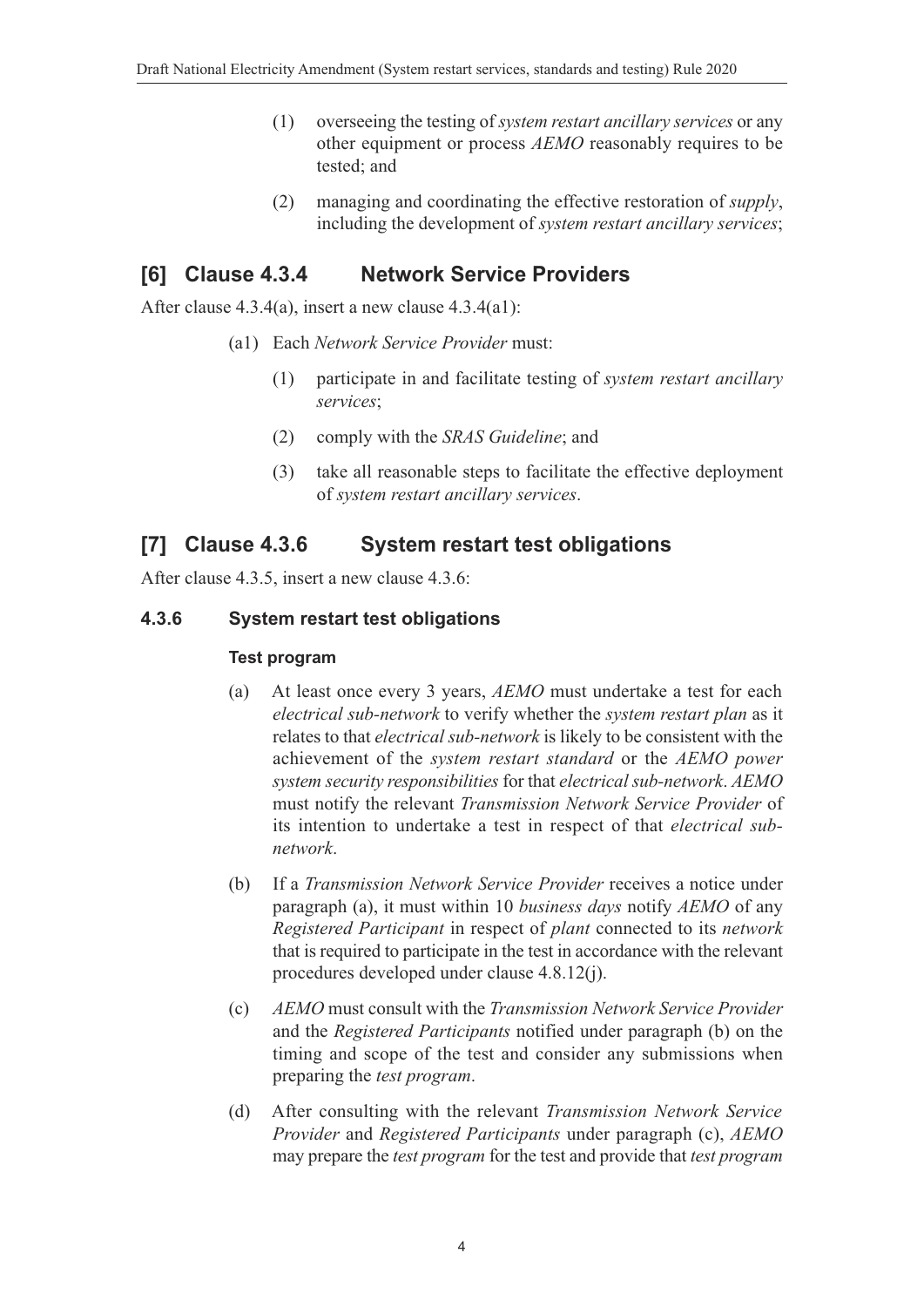to the *Transmission Network Service Provider* and the *Registered Participants*.

- (e) The *test program* must be designed to achieve the objective of the test set out in paragraph (a) having regard to the following principles:
	- (1) *power system security* must be maintained in accordance with Chapter 4;
	- (2) the extent and duration of variation from the *central dispatch* outcomes that would otherwise occur in the absence of the test should be minimised; and
	- (3) to the extent reasonably practicable, the timing, duration and technical specifications of the test should consider and be coordinated with the operational requirements of the *Transmission Network Service Provider* and other affected *Registered Participants* so as to minimise the cost and impact of the test on the operations of all parties.
- (f) The *test program* must include a test period, being a specified four week period in which the test will occur and which period must start at least 6 months after the date the *test program* is provided to the *Transmission Network Service Provider* and the *Registered Participants*.
- (g) At least 20 *business days* prior to the start of the test period, *AEMO* must notify the *Transmission Network Service Provider* and the *Registered Participants* of the date on which the test will occur in the test period.
- (h) If, at any time before or during a test under this clause 4.3.6, *AEMO* considers that it is necessary to modify the *test program* (including its timing), *AEMO* may modify the *test program* by giving notice as soon as reasonably practicable to the *Transmission Network Service Provider* and *Registered Participants*. If *AEMO* defers the test, it must reschedule the test as soon as reasonably practicable having regard to the principles in paragraph (e).
- (i) *AEMO* and the *Transmission Network Service Provider* must conduct the test in accordance with the *test program*.
- (j) Each *Registered Participant* whose *plant* is included in a test under this clause 4.3.6 (including the *Transmission Network Service Provider*, as applicable) must:
	- (1) provide information reasonably requested by *AEMO* or the *Transmission Network Service Provider* for the purpose of the test and ensure that such information is prepared in accordance with *good electricity industry practice*;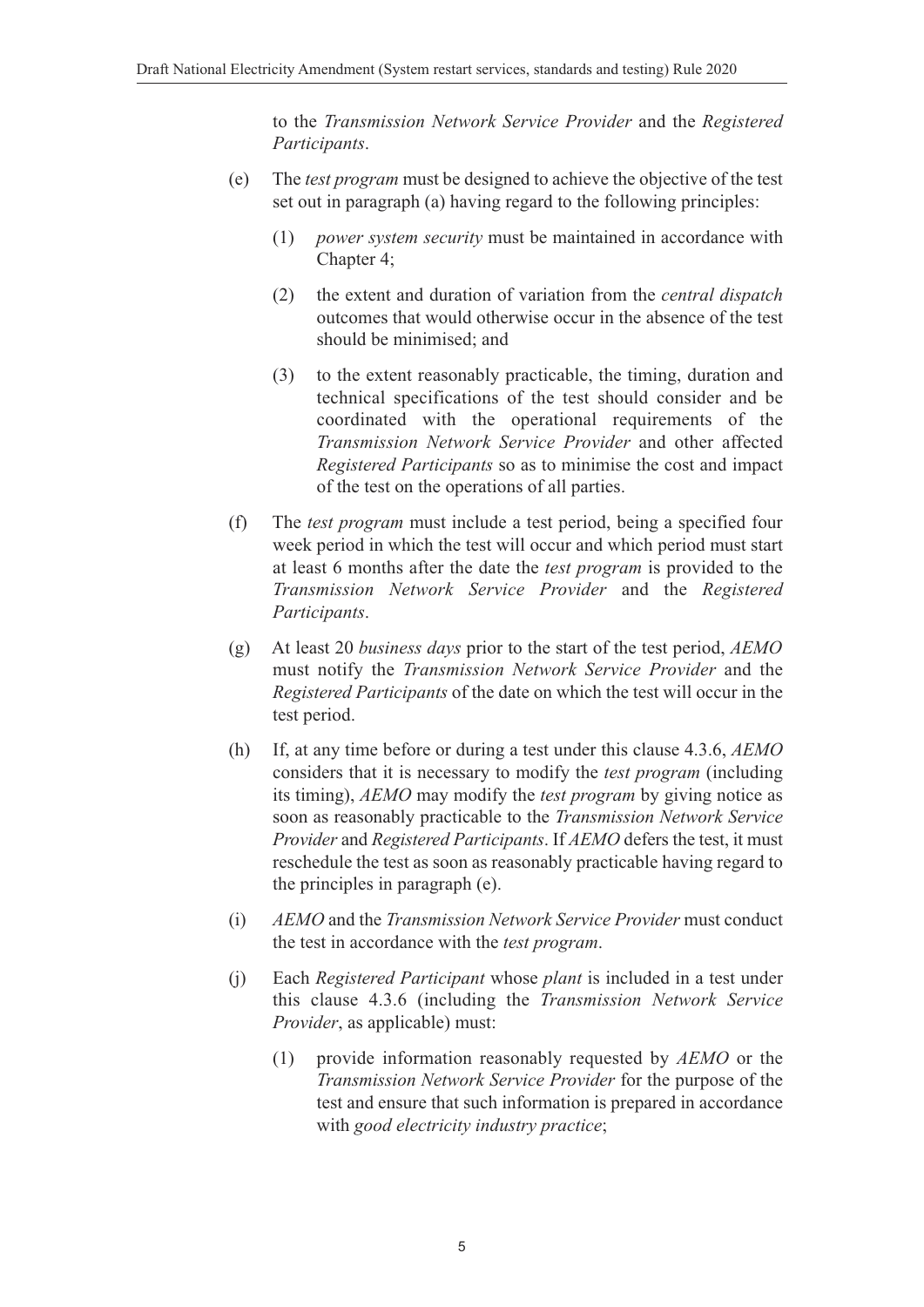- (2) cooperate with, and comply with instructions given by, *AEMO* and the *Transmission Network Service Provider* in planning, preparing for and conducting the test; and
- (3) act in good faith in respect of, and not unreasonably delay, the test.

#### **Costs**

- (k) Each *Registered Participant* and *AEMO* must bear its own costs associated with tests conducted under this clause 4.3.6 except to the extent provided for under this clause 4.3.6. Nothing in this clause 4.3.6 prevents recovery of testing costs under an *ancillary services agreement*.
- (l) If an instruction is given to a *Registered Participant* (other than a *Transmission Network Service Provider*) by *AEMO* or the *Transmission Network Service Provider* under subparagraph (j)(2) and such instruction is not given under an *ancillary services agreement*, then for the purposes of clause 3.15.7A only:
	- (1) the instruction is taken to be a *direction* for services other than *energy* and *market ancillary services*; and
	- (2) the *Registered Participant* is taken to be a *Directed Participant*,

and that *Directed Participant* in respect of a test must be compensated at the fair payment price of the services determined in accordance with clause 3.15.7A, as modified under paragraph (m).

- (m) The following principles and amendments apply to the application of clause 3.15.7A to a *Directed Participant* under paragraph (l):
	- (1) the *Directed Participant* is only entitled to compensation for direct costs incurred as a result of the test;
	- (2) direct costs include fuel costs, incremental operation and maintenance costs and wear and tear attributable to the specific circumstances related to the *plant's* operation during the test;
	- (3) direct costs exclude claims for losses by third parties and opportunity costs, including lost revenue from the *market*;
	- (4) the principles in clause  $3.15.7A(c)(1)(ii)(C)$  and (D) do not apply; and
	- (5) clauses 3.15.7A(e) and (e1) do not apply.
- (n) The *Directed Participant* under paragraph (1) is not entitled to any compensation in relation to a test pursuant to clause 3.15.7B.
- (o) The *AER* must exclude the impact of any testing under this clause 4.3.6 from the operation of a *service target performance incentive scheme* for a *Transmission Network Service Provider*.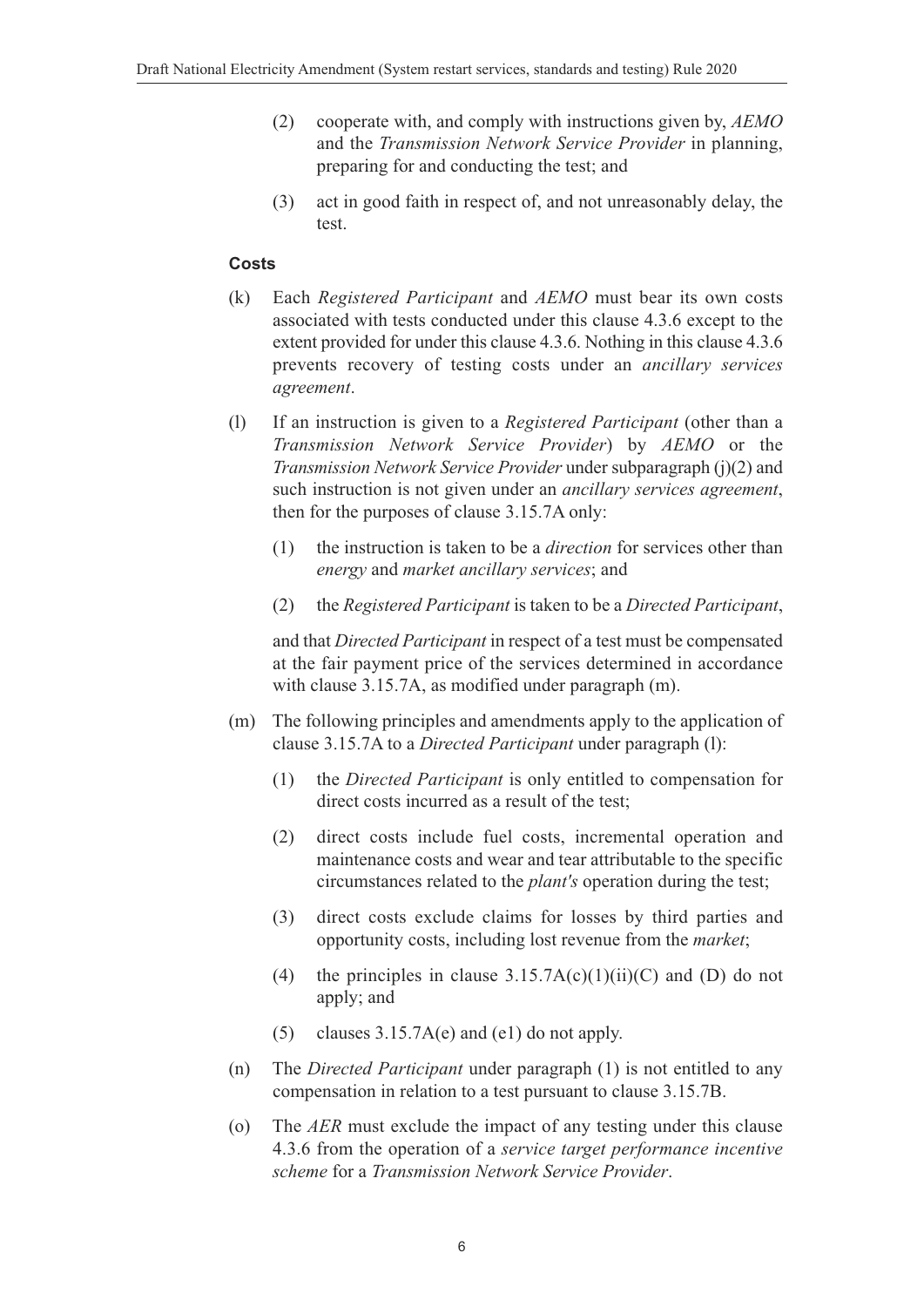#### **Post-test report**

- (p) Within 3 months of completion of a test, *AEMO* must prepare and publish a report outlining:
	- (1) how *AEMO* sought to incorporate the results of its consultation with the *Transmission Network Service Provider* and affected *Registered Participants* into the *test program*;
	- (2) how *AEMO* sought to minimise the costs and operational impacts of the test; and
	- (3) whether the *system restart plan* the subject of the test operated consistently with the achievement of the *system restart standard* and the *AEMO power system security responsibilities* for an *electrical sub-network*.
- (q) Any report published by *AEMO* pursuant to clause 4.3.6(p) must not disclose *confidential information*.

## **[8] Clause 4.8.12 System restart plan and local black system procedures**

Before clause 4.8.12(a), insert a new heading, "System restart plan".

## **[9] Clause 4.8.12 System restart plan and local black system procedures**

Before clause 4.8.12(d), insert a new heading, "Local black system procedures".

## **[10] Clause 4.8.12 System restart plan and local black system procedures**

In clause 4.8.12(f)(1), after "*system restart plan*;*"* omit "and".

## **[11] Clause 4.8.12 System restart plan and local black system procedures**

After clause  $4.8.12(f)(1)$ , insert a new clause  $4.8.12(f)(1A)$ :

(1A) include any action the *Generator* or *Network Service Provider* must take following any *major supply disruption* to assist the safe implementation of the *system restart plan*; and

## **[12] Clause 4.8.12 System restart plan and local black system procedures**

Before clause 4.8.12(j), insert a new heading, "Communication protocols".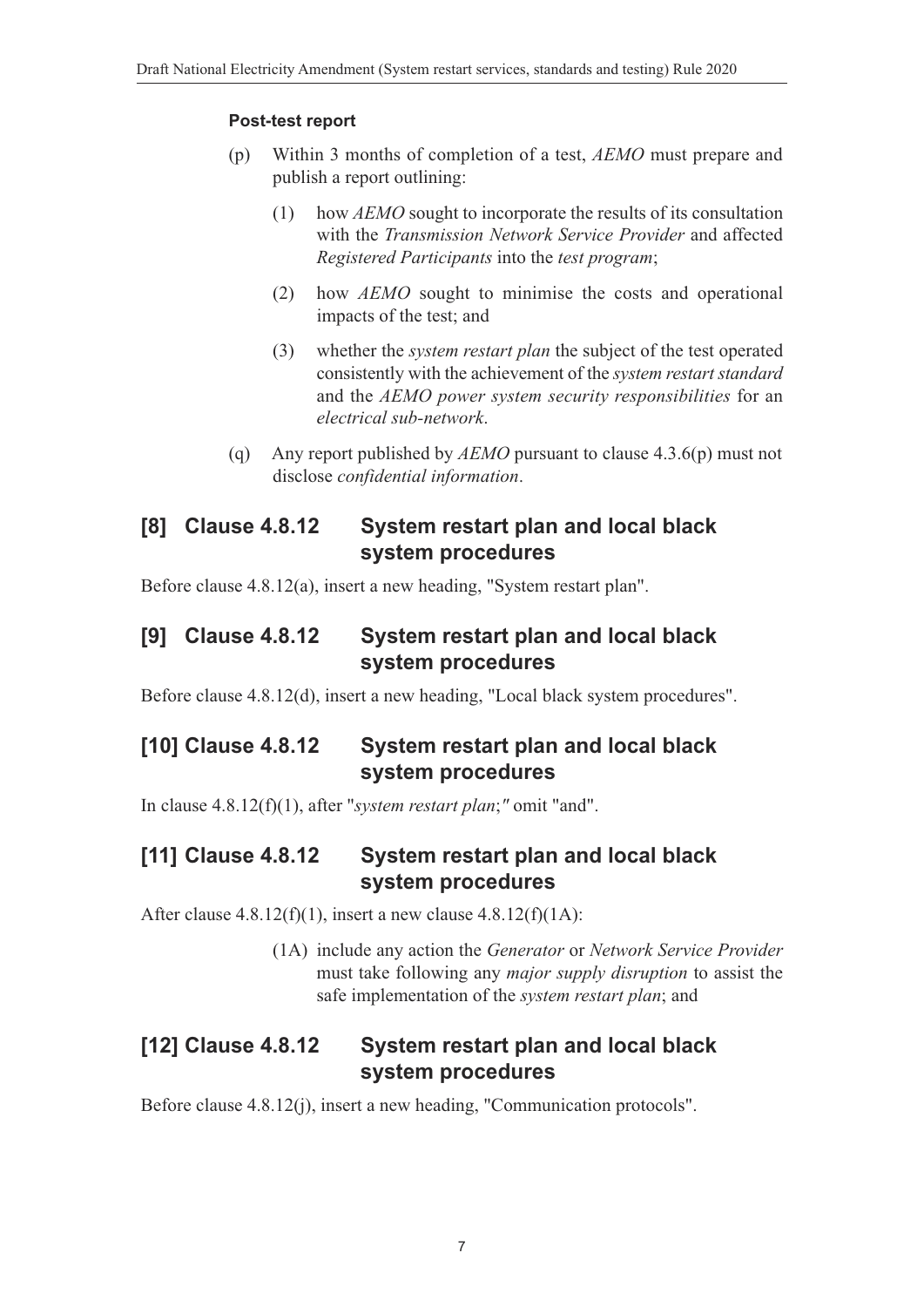## **[13] Clause 4.8.12 System restart plan and local black system procedures**

Omit clause 4.8.12(j) and substitute:

(j) *AEMO* and *Network Service Providers* must jointly develop written communication protocols to facilitate the exchange of all information relevant to the roles played by *AEMO*, *Network Service Providers*, *Generators*, *Customers* and other *Registered Participants* in the preparation and implementation of the *system restart plan*.

## **[14] Clause 4.8.12 System restart plan and local black system procedures**

After clause 4.8.12(j), insert:

- (k) The written communication protocols prepared under clause 4.8.12(j) must:
	- (1) specify the categories of information required to, and the timing and process by which information will, be exchanged between:
		- (i) *AEMO* and *Network Service Providers*, *SRAS Providers*, *Generators*, *Customers* and other *Registered Participants* as relevant, in order for *AEMO* to prepare and implement the *system restart plan* and for *AEMO* and the relevant parties to give effect to the *system restart plan*;
		- (ii) *Transmission Network Service Providers* and *Distribution Network Service Providers* and *Customers* connected to the *Transmission Network Service Provider's transmission network* regarding the nature of *connection point* and *load* characteristics;
		- (iii) *Network Service Providers* and *Generators* regarding *connection point* characteristics and the nature of switching that may need to be conducted during the process of restoring the *power system*; and
		- (iv) *Distribution Network Service Providers* and parties connected to the *Distribution Network Service Provider's distribution network* regarding the nature of *connection point* and *load* characteristics.
	- (2) where the communication protocols prepared under clause 4.8.12(j) are constituted by a number of documents, be clearly identifiable as the communication protocols to be utilised during the restoration of the *power system* after a *major supply disruption*;
	- (3) where the communication protocols incorporate procedures or protocols in other documents, the document must be clearly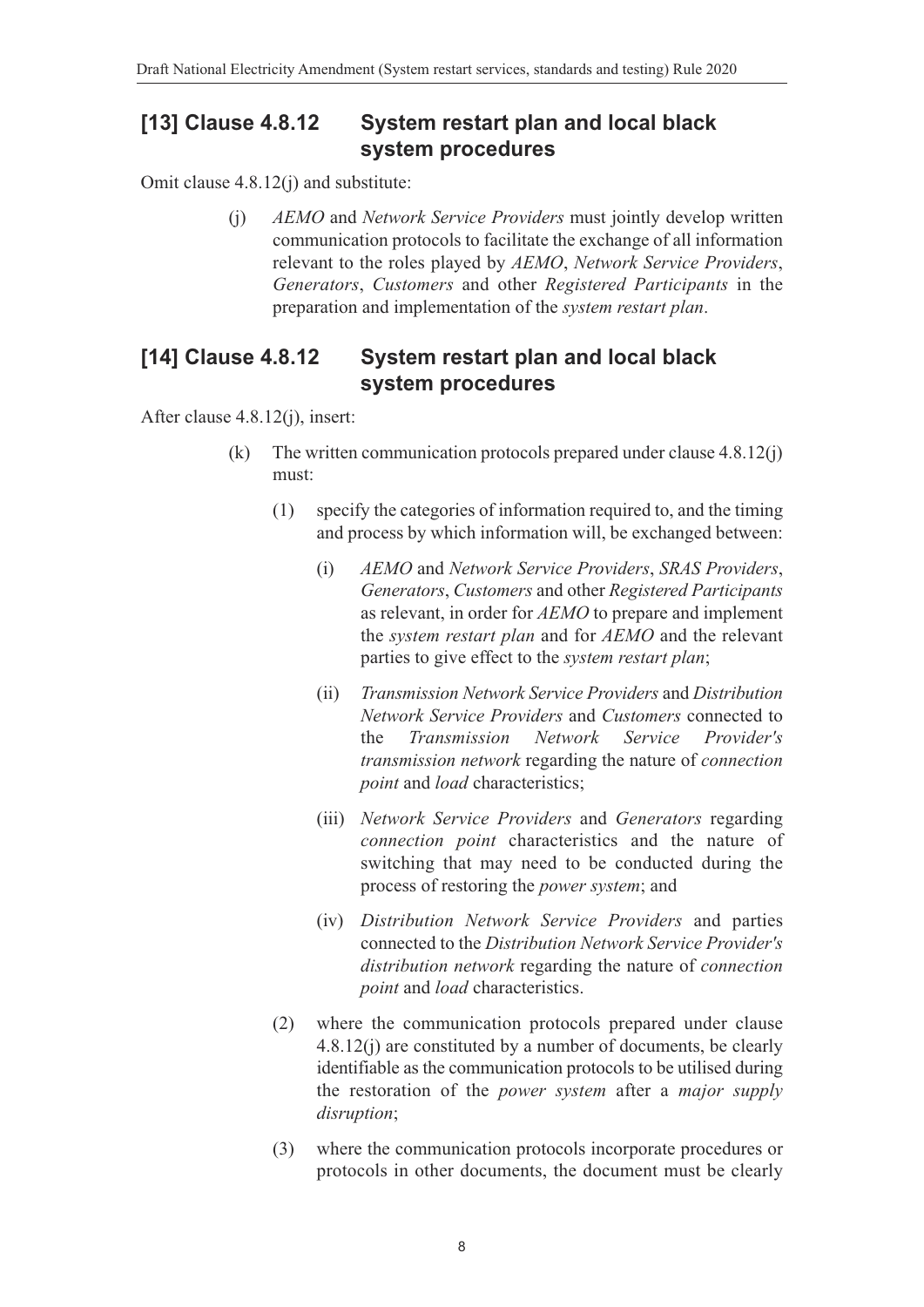identified and referenced and the circumstances under which those procedures or protocols are to be used in a *major supply disruption* must be clearly identified; and

- (4) require that revisions or updates of the protocols are jointly developed and are documented.
- (l) *AEMO* and *Network Service Providers*, *SRAS Providers*, *Generators*, *Customers* and other *Registered Participants* as relevant must take all reasonable steps to comply with the written communication protocols developed pursuant to clause 4.8.12(j).
- (m) *AEMO* and *Network Service Providers*, *SRAS Providers, Generators*, *Customers* and other *Registered Participants* as relevant must comply with a reasonable request for information made by *AEMO* or a *Network Service Provider* pursuant to the written communication protocols prepared pursuant to clause 4.8.12(j).

## **[15] Chapter 10 Substituted Definitions**

Substitute the following definitions in alphabetical order:

#### *black start capability*

A capability that allows a *generating unit*, *facilities, plant* or combination of *plant* and *facilities*, following *disconnection* from the *power system*, to be able to deliver electricity to either:

- (a) a *connection point*; or
- (b) a suitable point in the *network* from which *supply* can be made available to other *generating units*,

without taking *supply* from any part of the *power system* following *disconnection*.

#### *system restart ancillary service or SRAS*

A service provided by *plant* or *facilities* with:

- (a) *black start capability*; or
- (b) the capabilities described in the *SRAS Guideline* to supply one or more services to sustain the stable energisation of *generation* and *transmission*,

sufficient to facilitate the restoration and maintenance of *power system security* and the restart of *generating units* following a *major supply disruption*.

# *test program*

In respect of an *inter-network test* or a system restart test under clause 4.3.6, means the program and co-ordination arrangements for the test including (without limitation):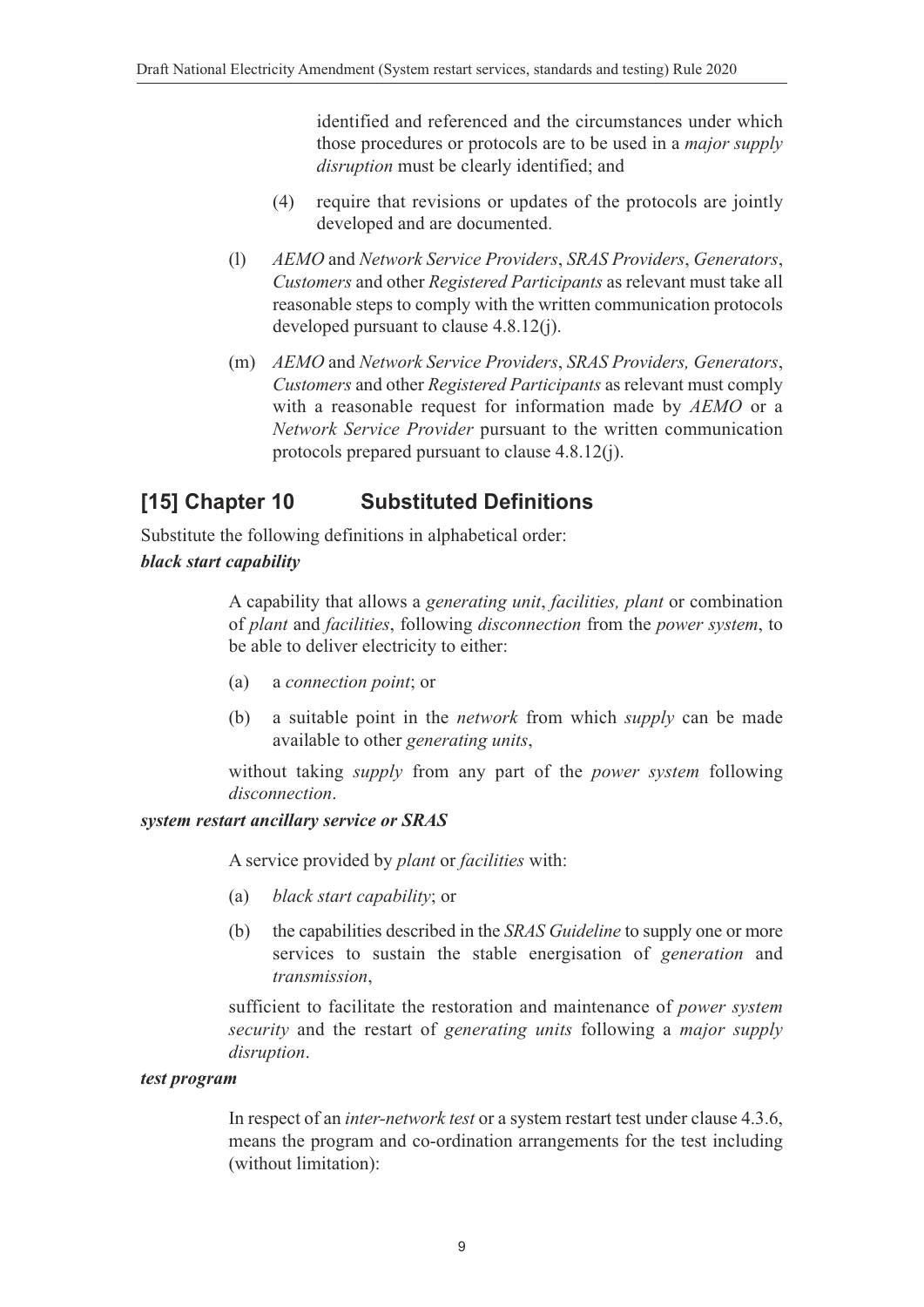- (1) test procedures;
- (2) the proposed timing of the test;
- (3) operation procedures to manage *power system security* during the test;
- (4) required *power system* conditions for conducting the test;
- (5) for an *inter-network test*, test facilitation services including, as necessary, *ancillary services* required to achieve those *power system* conditions;
- (6) criteria for continuing or concluding a test and the decision-making process relevant to the test; and
- (7) contingency arrangements.